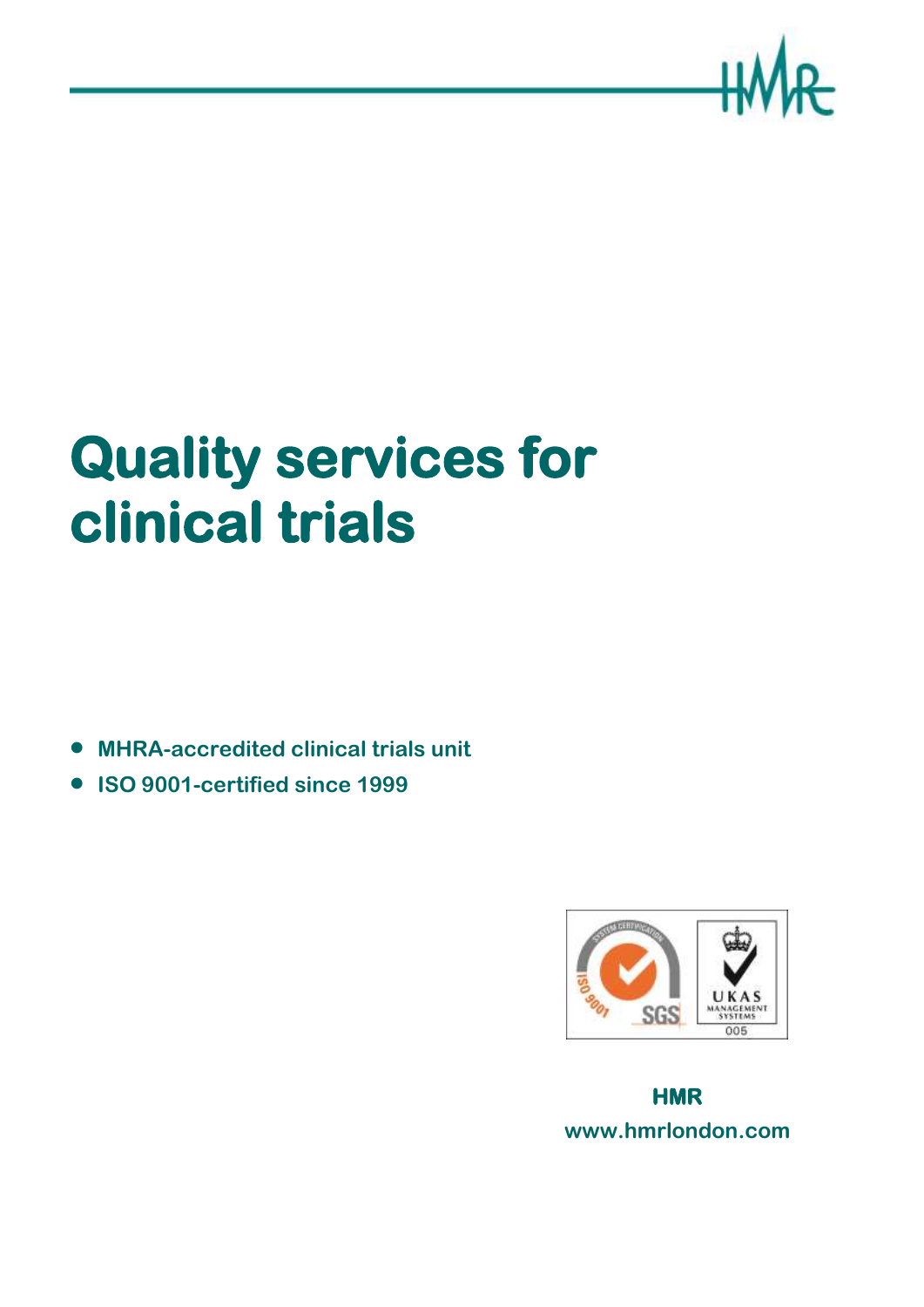# **Quality services at HMR**

HMR's well established quality services comprise numerous quality control functions and an experienced, independent quality assurance team, which:

- maintains and oversees our ISO 9001 certified quality management system (QMS);
- audits our systems, facilities and trials; and
- provides an independent monitoring service

# **Key features of ISO 9001:2015**

Our mature ISO 9001-certified quality management system (QMS) is based on GCP and GMP, and ensures the safety of our trial subjects and the integrity of our data.

- Customer-focussed approach
- Control from design through to delivery and reporting
- Emphasis on continual improvement, regulatory compliance and best practice
- 'No blame' culture, seeking to learn from mistakes and improve procedures
- Compliance monitoring
- Management review

# **Quality control (QC)**

- Dedicated Data Quality Team for eCRF data entry and risk-based quality review
- Quality Coordinators in each ward team
- QC checks of all key documents and data across all functions
- Automated QC checks of eCRF data

#### **Quality assurance (QA)**

- Audit programme tailored for each trial
- Risk-based approach
- Comprehensive scope:
	- data, documents and procedures
	- clinical, laboratory, pharmacy and data management
	- systems and facilities
	- subcontractors









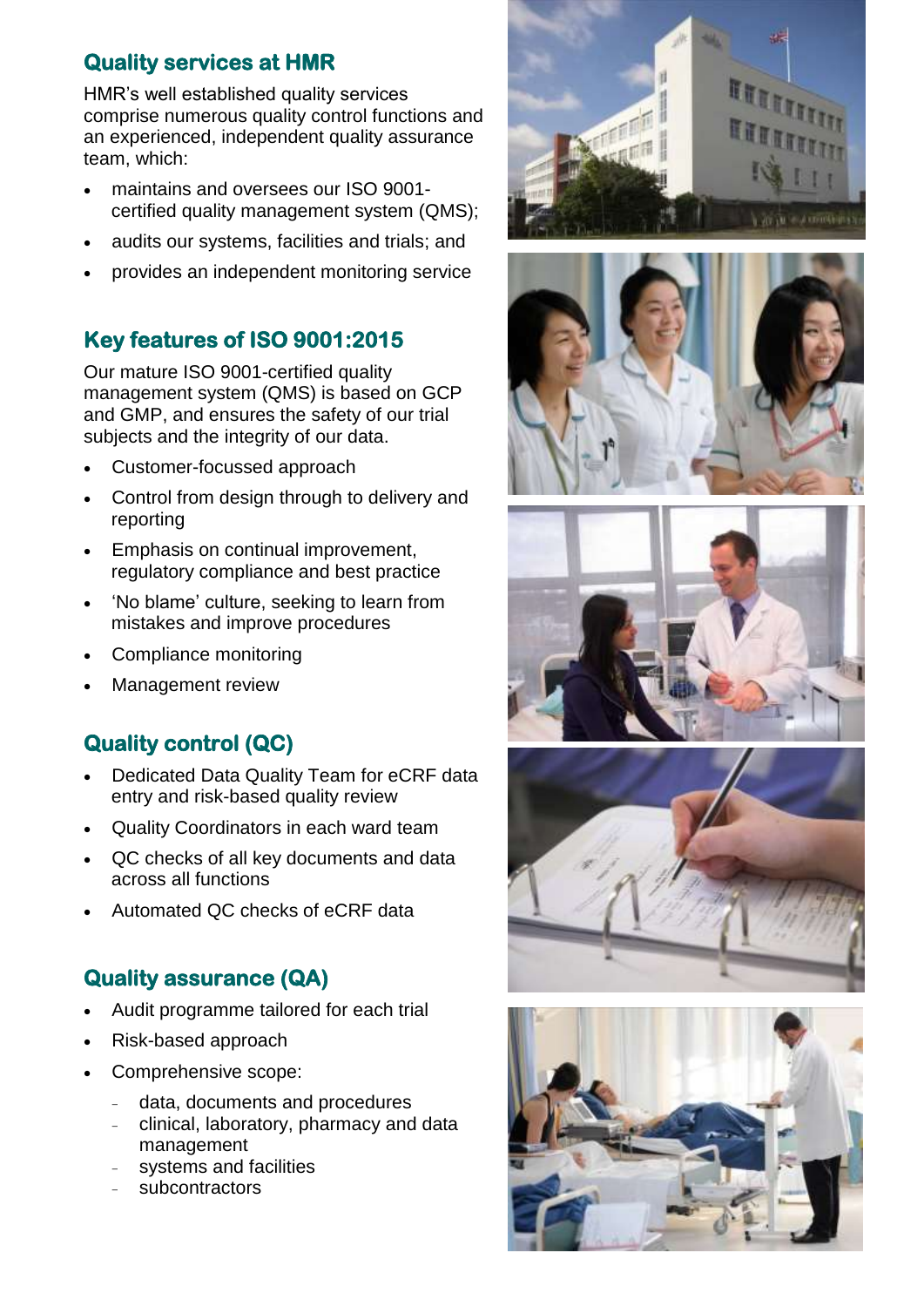## **Monitoring**

- Independent monitoring of trials at HMR and external sites
- Blinded and unblinded monitoring
- Comprehensive risk-based monitoring plan and detailed reports
- Site initiation, training and close-out

# **Third party audits**

We've successfully undergone:

- > 15 inspections by the MHRA, and an FDA Bioequivalent Clinical bioresearch monitoring (BIMO) inspection
- $\bullet$  > 20 ISO 9001 inspections
- > 250 sponsor audits
- 2 ISO 17025 inspections
- 4 General Pharmaceutical Council audits
- 3 Environment Agency radiation compliance inspections

QA host all sponsor audits, ensure that relevant staff and documents are available, and oversee HMR's response to your audit report and implementation of any CAPA.

### **Accreditations**

- MHRA phase 1 accreditation
- MHRA Manufacturer's Authorisation for IMP
- ISO 9001 certified QMS
- ISO 17025 accredited laboratory
- Registered pharmacy
- Licence to possess, supply and destroy controlled drugs (schedules 2, 3 and 4 (part 1 and 2))
- Employer and practitioner licences under IR(ME)R 2017 for clinical studies of radiolabelled compounds
- Health and Safety Executive consent for manufacture and administration to humans of radioactive substances